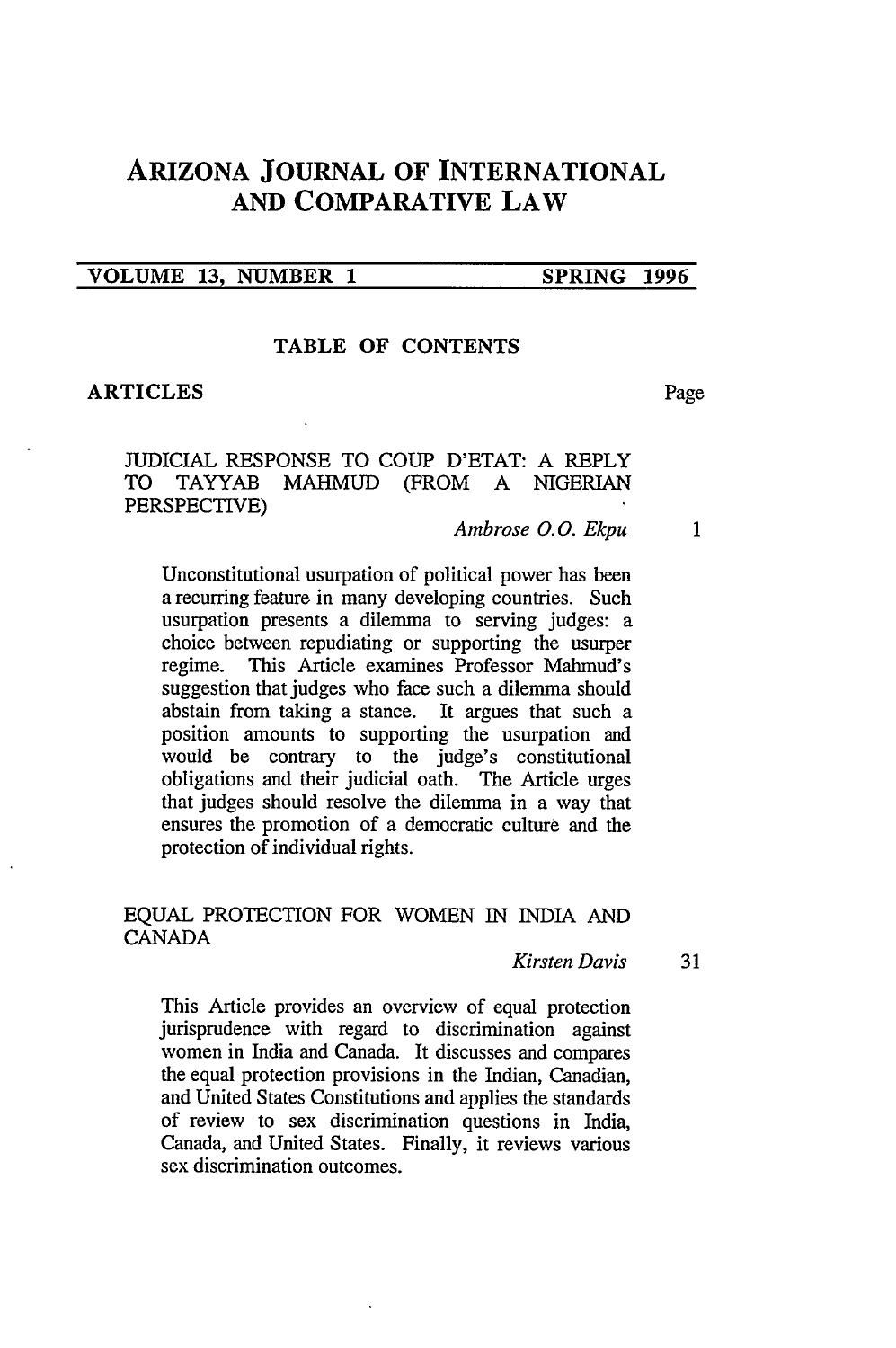#### LAW, GOVERNANCE, AND ACADEMIC AND DISCIPLINARY DECISIONS IN AUSTRALIAN UNIVERSITIES: AN AMERICAN PERSPECTIVE *Fernand N. Dutile* 69

This Article discusses, from an American perspective, the law affecting decisions regarding academic and disciplinary matters in Australian universities. This discussion addresses not only internal university governance, but also the impact of Constitutional, statutory, and case law as well. This analysis, much of it done while the author was in residence at the University of Queensland, implicates the many ways in which Australian universities treat their students differently-in some ways perhaps more wisely, in others perhaps less so-than American universities treat theirs. The assessment reveals a relationship between Australian students and their university quite different from that between American students and theirs. The Article concludes with suggestions for avoiding in Australia the flood of litigation that has characterized American higher education.

# OPPOSING THE "PEACE PROCESS": ISRAEL, CIVIL DISOBEDIENCE AND THE PRINCIPLE OF A HIGHER LAW

#### *Louis Renj Beres* <sup>117</sup>

The Oslo Agreements of September 13, 1993 and September 28, 1995, were implemented between Israel and a nonstate terrorist organization (PLO) in the Israeli hope of creating peace between Israel and the Palestinians. Reorganizing the futility and illegality of these Agreements, especially after expanded acts of terrorism against Jewish citizens, increasingly large numbers of Israelis have been exercising their essential human rights under international law. In response to acts of passive civil disobedience by Oslo protesters, the Peres Government, like the prior Rabin Government, has flaunted a broad range of peremptory legal expectations, beating and arresting peaceful demonstrators in willful disregard of basic and universal norms of civilized national behavior. Relying upon arbitrarily defined rules of "administrative detention," the Peres Government continues to abuse national and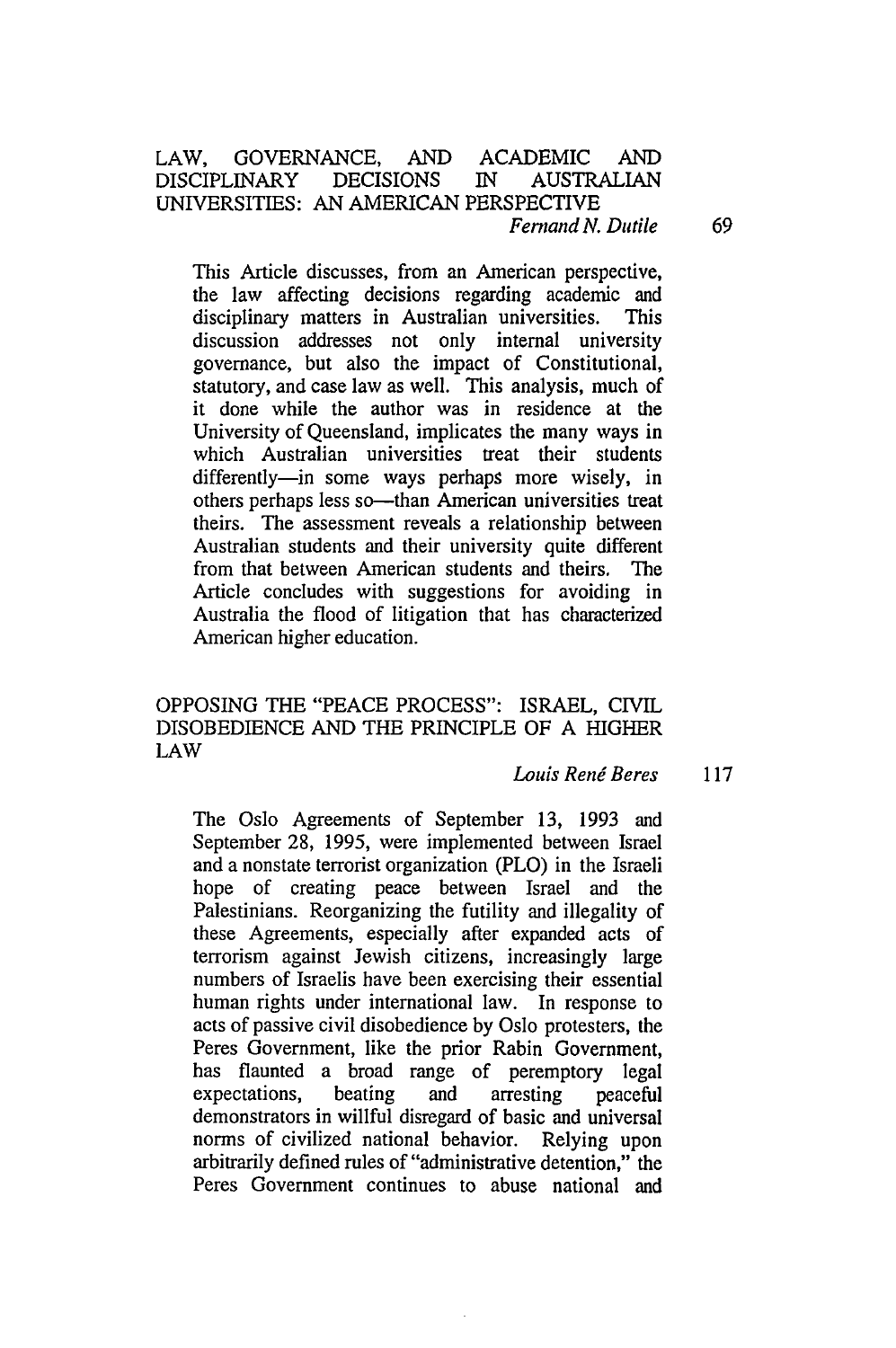international law to silence legitimate political dissent. Leveling charges of "sedition" and "incitement" without regard for minimal standards of evidentiary or jurisprudential consistency, this Government is consciously seeking to crush a grass roots peoples' movement fashioned after the principles of Gandhi and Martin Luther King. This Article explains the reasons why such Israeli Government wrongdoings lie, at their core, in disregard for immutable principles of a Higher Law, principles that have their ironic origin, of all places, in the law of Ancient Israel.

# NAFTA IN THE GRAND AND SMALL SCHEME OF THINGS

#### *Boris Kozolchyk* 135

The winds of freedom blew across Europe after the French Revolution. These winds sought to liberate political and religious expression as well as economic activity. In his Article, Dr. Kozolchyk compares the em of political and economic freedom ushered in by the French Revolution with the era of International Free Trade born from the General Agreement on Tariffs and Trade and the North American Free Trade Agreement. Dr. Kozolchyk concludes that this current revolution could well provide mankind with the first chance at a sustained economic development based upon the same principles of the French Revolution: freedom, equality, and fraternity.

# INTERNATIONAL SUGGESTIONS FOR IMPROVING PARENTAL LEAVE LEGISLATION IN THE UNITED **STATES**

# *Mikel A. Glavinovich* 147

Women in the labor force serve a dual role in American society: as both employees and mothers. However, due in part to the absence of adequate maternity and parental leave, women are often penalized for this dual role. As a result of changes in American society and its economy, working mothers are becoming a necessity, but only after adequate leave is in place in the United States will women be able to combine the roles of employee and mother without penalty. In order to determine how to